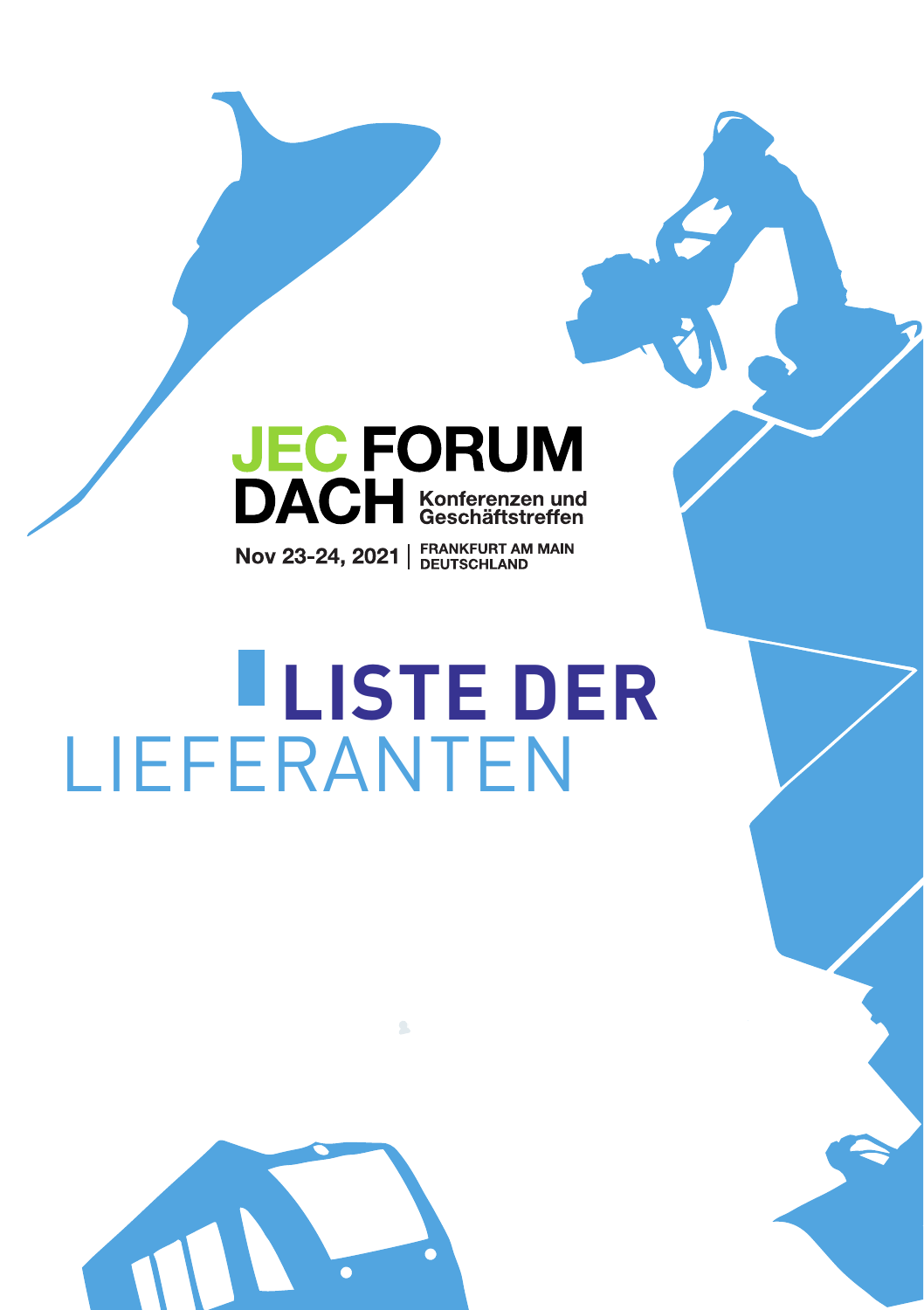| <b>PREMIUM</b>                                              | <b>COMPANY NAME</b>                         |                 | <b>ACTIVITY</b>                                                                                                                           | <b>BOOTH</b>    |
|-------------------------------------------------------------|---------------------------------------------|-----------------|-------------------------------------------------------------------------------------------------------------------------------------------|-----------------|
|                                                             | <b>3B-THE FIBREGLASS</b><br><b>COMPANY</b>  | ш               | Reinforce thermoplastic and<br>thermoset polymers                                                                                         | G4              |
|                                                             | 4 A MANUFACTU-<br><b>RING GMBH</b>          |                 | Thin Foams & Microsand-<br>wich Composites                                                                                                | E11             |
| <b>9TLABS</b>                                               | <b>9T LABS</b>                              | $+$             | 3D Printing                                                                                                                               | F <sub>3</sub>  |
|                                                             | <b>AIRBORNE</b>                             |                 | Low capex flexible auto-<br>$\equiv$ mation solutions to be inte-<br>grated in a digital blackbone                                        | C <sub>2</sub>  |
|                                                             | <b>ANYBRID</b>                              |                 | Robotised polymer proces-<br>sing for versatile lightweight<br>components                                                                 | S <sub>5</sub>  |
| ARKEMA                                                      | <b>ARKEMA</b>                               |                 | First liquid thermoplastic<br>resin designed to manu-<br><b>I</b> facture composites parts<br>with properties similar to<br>thermosetting | <b>B2</b>       |
| ®armacell                                                   | <b>ARMACELL BENELUX</b><br>S.C.S.           | ш               | Insulation products                                                                                                                       | F7              |
| <b>Experience</b><br><b>Experience</b><br><b>Production</b> | AZL AACHEN GMBH                             |                 | Service provider in the field<br>of lightweight production<br>technology                                                                  | <b>B5</b>       |
| BLACKS                                                      | <b>BLACKS SRL</b>                           | ПП              | Design, prototyping and<br>manufacture of components<br>in advanced composite<br>materials                                                | Β7              |
| <b>BODO MÖLLER CHEMIE</b>                                   | <b>BODO MÖLLER</b><br>CHEMIE GMBH           |                 | Adhesives / Chemie                                                                                                                        | B8              |
|                                                             | <b>BRETON SPA</b>                           | n m             | <b>Machining Center</b>                                                                                                                   | C7              |
| c4maier                                                     | C.F. MAIER<br>EUROPLAST GMBH<br>& CO KG     |                 | Parts out of Platics &<br>Lightweight Metal                                                                                               | D <sub>6</sub>  |
|                                                             | <b>CARBON CLEANUP</b>                       |                 | Mobile carbon fiber recycling<br>devices                                                                                                  | S2              |
|                                                             | CARBON-DRIVE<br>GMBH                        | <b>Property</b> | Next generation of high-per-<br>formance electric drives and<br>powertrains                                                               | S4              |
|                                                             | <b>CEVOTEC GMBH</b>                         |                 | Fibre Lay up Equipment                                                                                                                    | E9              |
| Chromafio*                                                  | CHROMAFLO<br><b>TECHNOLOGIES BV</b>         |                 | Thermoset products                                                                                                                        | F11             |
| <b>Z</b> Cms                                                | <b>CMS SPA</b>                              |                 | <b>II</b> CNC                                                                                                                             | D <sub>11</sub> |
|                                                             | <b>COMPPAIR</b><br><b>TECHNOLOGIES LTD.</b> |                 | <b>1</b> Preimpregnated Textile                                                                                                           | C <sub>10</sub> |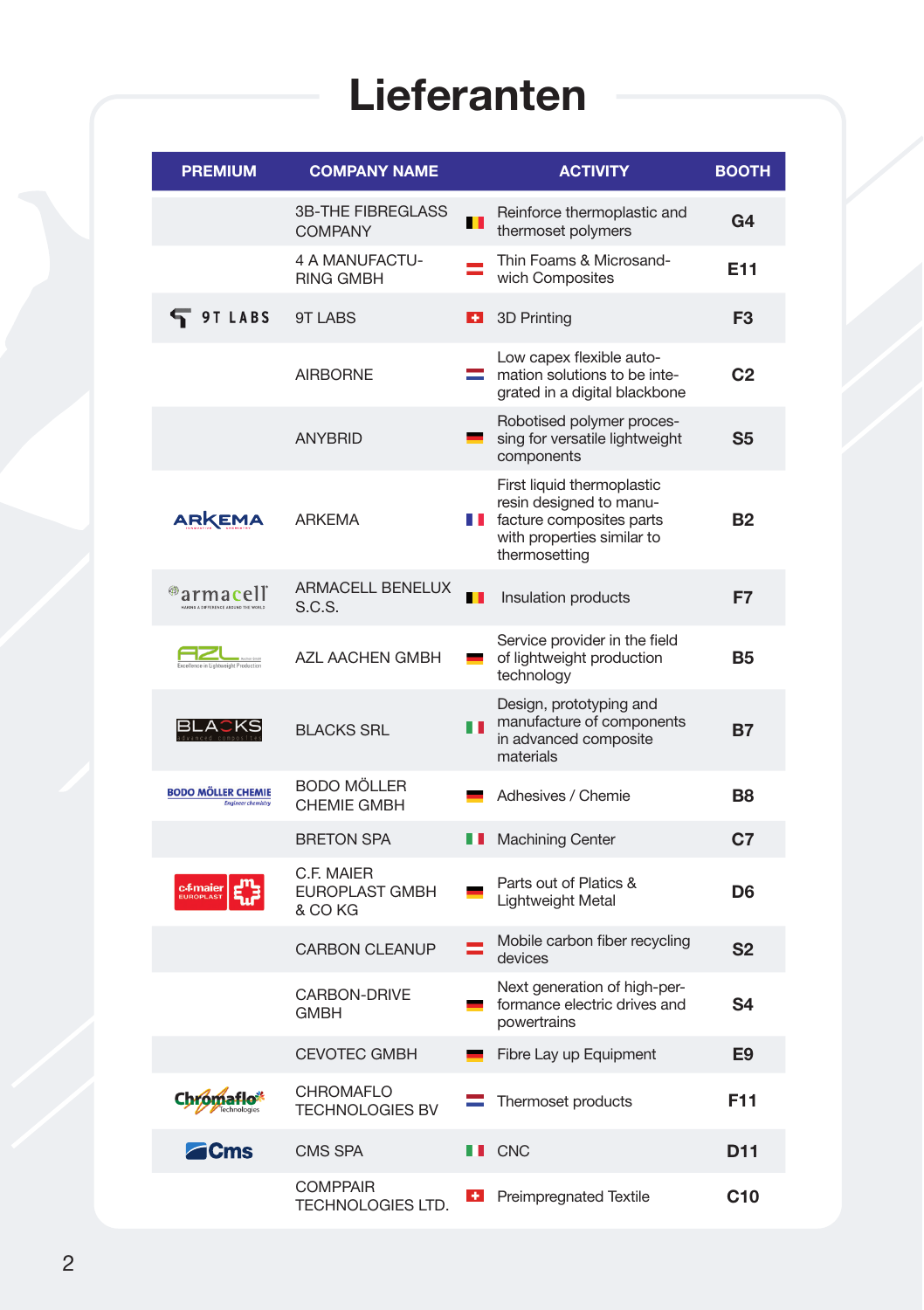| <b>OCONBILITY</b>                     | <b>CONBILITY GMBH</b>                                          |     | Latest in-situ tape laying and<br>winding technologies with<br>Fraunhofer IPT                                                                        | <b>B5</b>       |
|---------------------------------------|----------------------------------------------------------------|-----|------------------------------------------------------------------------------------------------------------------------------------------------------|-----------------|
| CUTTING<br>TRADING                    | <b>CUTTING TRADING</b><br><b>INTERNATIONAL</b><br>S.R.L.       |     | <b>I</b> CNC                                                                                                                                         | F <sub>2</sub>  |
| Demeta                                | <b>DEMETA</b>                                                  | ПT  | Resins for harsch<br>environments                                                                                                                    | <b>B3</b>       |
| <b>Depestele</b>                      | <b>DEPESTELE</b>                                               |     | <b>T</b> Fiber textile                                                                                                                               | D <sub>10</sub> |
| <b>DIATEX</b>                         | <b>DIATEX SAS</b>                                              | H T | Technical fabrics used in va-<br>cuum molding and vacuum<br>infusion, multilayer systems,<br>silicone membranes, release<br>agents, kitting services | <b>B11</b>      |
| VAN DIJK <b>O</b> PULTRUSION PRODUCTS | DPP BV                                                         |     | <b>Pultrusion products</b>                                                                                                                           | D4              |
| <b>CELANTAS</b>                       | <b>ELANTAS EUROPE</b><br>S.R.L.                                | n n | Epoxy & Polyurethane<br>Resins                                                                                                                       | D12             |
| <b>Frei</b> Lacke                     | <b>EMIL FREI GMBH &amp;</b><br>CO. KG                          |     | System coatings &<br>application solutions                                                                                                           | <b>B12</b>      |
|                                       | <b>ENSINGER</b><br><b>COMPOSITES</b><br><b>SCHWEIZ GMBH</b>    |     | Thermoplastics, plates,<br>rodes and tubes                                                                                                           | G6              |
|                                       | <b>EUCIA</b>                                                   | ш   | European Composites<br><b>Industry Association</b>                                                                                                   | C <sub>11</sub> |
|                                       | <b>FIBRECOAT</b>                                               |     | Process for direct coating of<br>inorganic fiber materials                                                                                           | S <sub>3</sub>  |
|                                       | <b>FINNESTER</b><br><b>COATINGS OY</b>                         |     | Fire Protective Coating for<br>Composites                                                                                                            | G5              |
|                                       | FIREMAT - FIRE RE-<br><b>SISTANT MATERIALS</b><br>& COMPOSITES | . . | <b>R&amp;D Center</b>                                                                                                                                | E <sub>2</sub>  |
| <b>Ally FK</b> group                  | FK GROUP SPA                                                   |     | <b>II</b> CNC                                                                                                                                        | D3              |
|                                       | <b>FLAXCO</b>                                                  |     | Natural fiber                                                                                                                                        | C3              |
|                                       | <b>GUNNAR AG</b>                                               |     | <b>H</b> Cutting Systems                                                                                                                             | E1              |
| Gerster<br><b>THEFT Rechtes</b>       | <b>GUSTAV GERSTER</b><br>GMBH & CO. KG                         |     | <b>Technical Fabrics &amp;</b><br><b>Reinforcing Materials</b>                                                                                       | D <sub>2</sub>  |
| <b>HEDRICH</b>                        | <b>HEDRICH GMBH</b>                                            |     | Insulating Media under<br>Vacuum                                                                                                                     | F <sub>8</sub>  |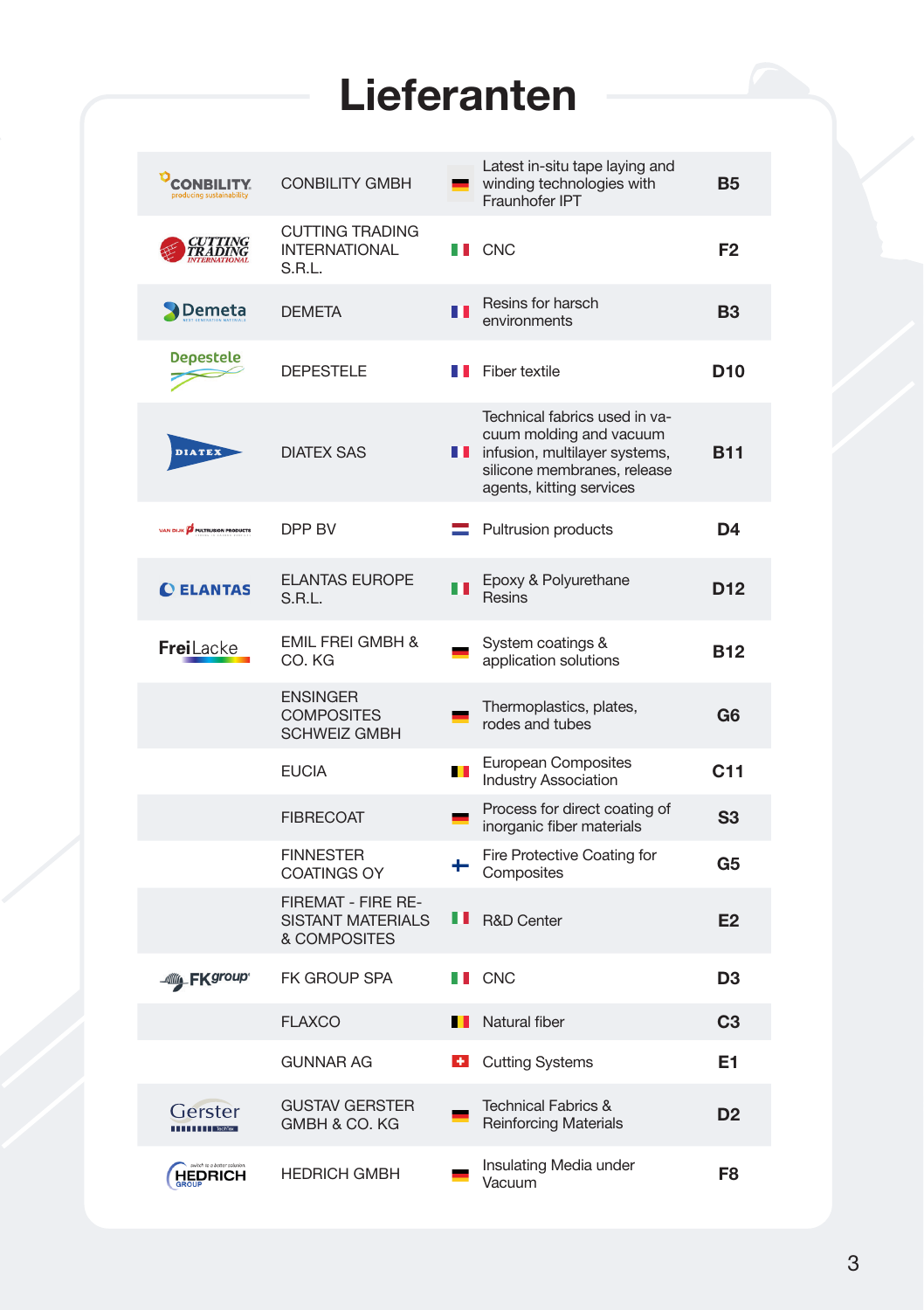| held                                                       | <b>HELD TECHNOLOGIE</b><br>GMBH                                                                  |   | Double Belt Presses                                                                                                                                                                                | F9              |
|------------------------------------------------------------|--------------------------------------------------------------------------------------------------|---|----------------------------------------------------------------------------------------------------------------------------------------------------------------------------------------------------|-----------------|
| HRC <sup>1</sup>                                           | HENGRUI,<br><b>HRC GROUP</b>                                                                     |   | Development, production of<br>advanced fibre composite<br>solutions, equipped with<br>the latest sate of the art<br>processing technologies for<br>thermoset and thermoplastic<br>based composites | <b>B10</b>      |
| $\bullet$ HILLE                                            | <b>HILLE ENGINEERING</b><br>GMBH & CO. KG                                                        |   | Supplier of Customized<br>production systems                                                                                                                                                       | <b>B6</b>       |
|                                                            | I.T.E.C. GMBH<br><b>CARBON CUTTING</b><br><b>SOLUTIONS</b>                                       |   | <b>Cutting Solutions</b>                                                                                                                                                                           | C4              |
|                                                            | <b>IMA MATERIAL-</b><br><b>FORSCHUNG UND</b><br>ANWENDUNGSTECH-<br><b>NIK GMBH</b>               |   | Testing & Calculating &<br>Prototyping                                                                                                                                                             | E6              |
|                                                            | <b>INSTITUT FUR</b><br><b>TEXTILTECHNIK</b><br><b>DER RWTH AACHEN</b><br><b>UNIVERSITY - ITA</b> |   | International Centre for<br>Sustainable Textiles                                                                                                                                                   | C5              |
| <b>Kisling</b>                                             | <b>KISLING</b><br><b>DEUTSCHLAND</b><br><b>GMBH</b>                                              |   | Bonding & Sealing &<br>Encapsulation                                                                                                                                                               | D5              |
|                                                            | <b>KROENERT GMBH &amp;</b><br>CO. KG                                                             |   | Resin Filming &<br><b>Impregnating Machines</b>                                                                                                                                                    | E3              |
| <b>KURIS</b>                                               | KURIS SPEZIAL-<br><b>MASCHINEN GMBH</b>                                                          |   | Spreading & Cutting<br>Technologies                                                                                                                                                                | F6              |
| Langzauner                                                 | LANGZAUNER GMBH                                                                                  |   | <b>Hydraulic Presses</b>                                                                                                                                                                           | F <sub>1</sub>  |
| Mahr                                                       | <b>MAHR METERING</b><br><b>SYSTEMS GMBH</b>                                                      |   | <b>Metering Systems</b>                                                                                                                                                                            | D9              |
|                                                            | <b>MASCHINENFABRIK</b><br><b>HERBERT MEYER</b><br>GMBH                                           |   | Bond & Laminate & Mould                                                                                                                                                                            | E4              |
|                                                            | <b>MF TECH</b>                                                                                   | Ш | <b>Filament winding machines</b>                                                                                                                                                                   | C1              |
| Mitsui Chemicals<br>Group                                  | MITSUI CHEMICALS<br><b>EUROPE GMBH</b>                                                           |   | UD Tape                                                                                                                                                                                            | F <sub>10</sub> |
|                                                            | NETZSCH-<br>GERÄTEBAU GMBH                                                                       |   | <b>Thermal Analysis</b>                                                                                                                                                                            | E <sub>10</sub> |
| <b>GLASS FOR FUTURE</b><br><b>ON</b> Nippon Electric Glass | NIPPON ELECTRIC<br><b>GLASS</b>                                                                  | ÷ | Glass fiber                                                                                                                                                                                        | D7              |
| novation TECH                                              | <b>NOVATION TECH</b>                                                                             |   | <b>E</b> CFRP Parts Manufacturer                                                                                                                                                                   | F <sub>5</sub>  |